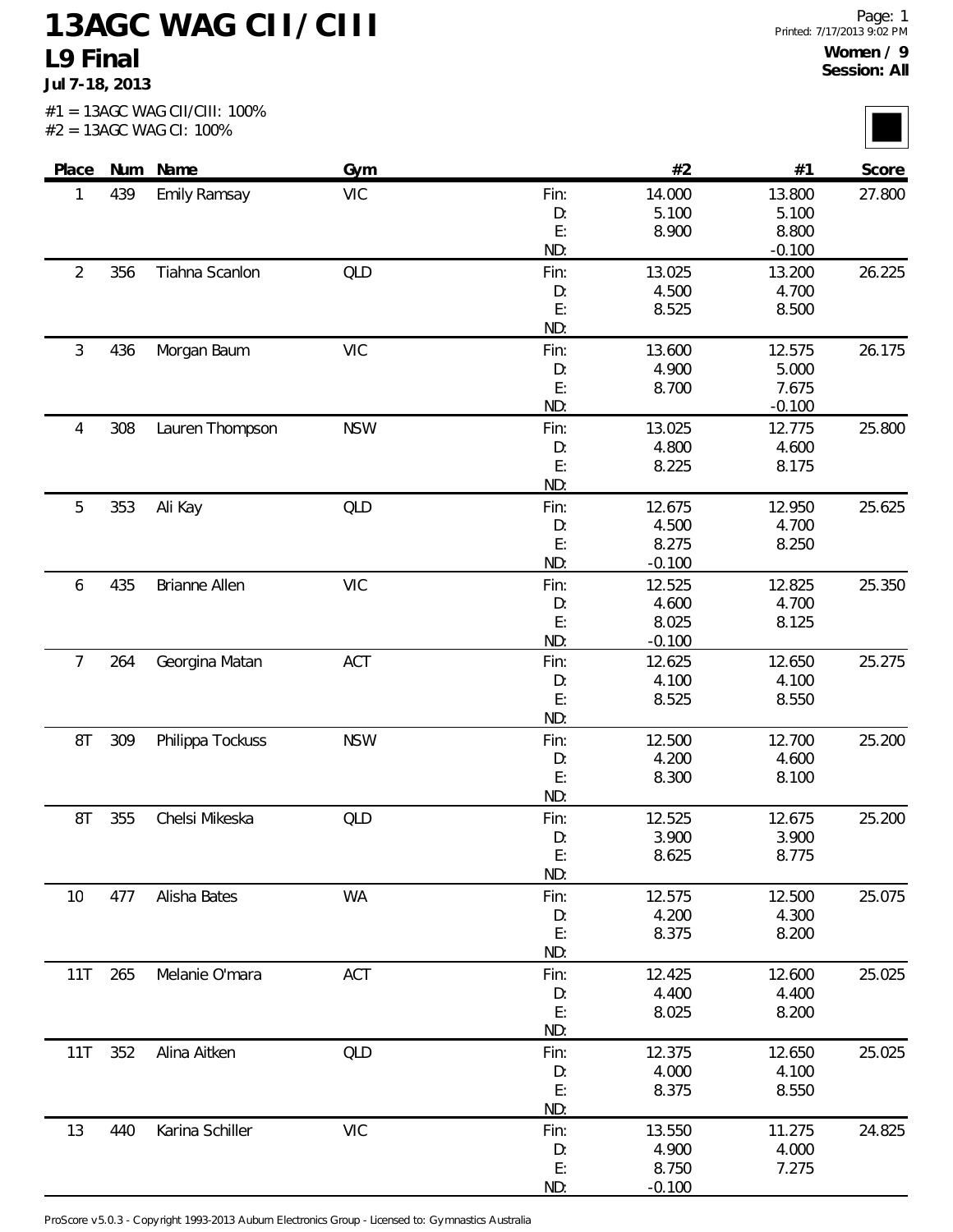## **13AGC WAG CII/CIII L9 Final**

**Jul 7-18, 2013**

|            |     | #2 = 13AGC WAG CI: 100% |            |             |                 |                 |        |
|------------|-----|-------------------------|------------|-------------|-----------------|-----------------|--------|
| Place      |     | Num Name                | <b>Gym</b> |             | #2              | #1              | Score  |
| 14T        | 310 | Olivia Tripi            | <b>NSW</b> | Fin:        | 12.500          | 12.250          | 24.750 |
|            |     |                         |            | D:<br>E:    | 4.500<br>8.000  | 4.500<br>7.750  |        |
|            |     |                         |            | ND:         |                 |                 |        |
| 14T        | 354 | Larissa Lum             | QLD        | Fin:        | 12.425          | 12.325          | 24.750 |
|            |     |                         |            | D:          | 4.100           | 4.300           |        |
|            |     |                         |            | E:<br>ND:   | 8.325           | 8.025           |        |
| <b>14T</b> | 478 | Olivia Brown            | <b>WA</b>  | Fin:        | 12.450          | 12.300          | 24.750 |
|            |     |                         |            | D:          | 4.300           | 4.400           |        |
|            |     |                         |            | E:          | 8.150           | 7.900           |        |
|            |     |                         |            | ND:         |                 |                 |        |
| 17         | 438 | Taylah Laval            | <b>VIC</b> | Fin:        | 12.075          | 12.500          | 24.575 |
|            |     |                         |            | D:          | 4.700           | 4.900           |        |
|            |     |                         |            | E:<br>ND:   | 7.375           | 7.600           |        |
| 18         | 359 | Hannah Cottle           | QLD        | Fin:        | 12.300          | 12.125          | 24.425 |
|            |     |                         |            | D:          | 4.200           | 4.200           |        |
|            |     |                         |            | E:          | 8.100           | 7.925           |        |
|            |     |                         |            | ND:         |                 |                 |        |
| 19         | 480 | Nicole De Vries         | <b>WA</b>  | Fin:        | 12.675          | 11.725          | 24.400 |
|            |     |                         |            | D:<br>E:    | 4.600<br>8.075  | 4.600<br>7.125  |        |
|            |     |                         |            | ND:         |                 |                 |        |
| 20         | 263 | Hannah Breynard         | ACT        | Fin:        | 12.400          | 11.975          | 24.375 |
|            |     |                         |            | D:          | 4.700           | 4.800           |        |
|            |     |                         |            | E:<br>ND:   | 7.700           | 7.175           |        |
| 21         | 305 | <b>Emily Bennett</b>    | <b>NSW</b> | Fin:        | 12.725          | 11.625          | 24.350 |
|            |     |                         |            | D:          | 4.700           | 4.700           |        |
|            |     |                         |            | E:          | 8.025           | 6.925           |        |
|            |     |                         |            | ND:         |                 |                 |        |
| 22         | 479 | Rachal Camilleri        | <b>WA</b>  | Fin:        | 11.875          | 12.375          | 24.250 |
|            |     |                         |            | D:<br>E:    | 5.000<br>6.875  | 5.300<br>7.075  |        |
|            |     |                         |            | ND:         |                 |                 |        |
| 23         | 311 | Piper Weeding           | <b>NSW</b> | Fin:        | 11.825          | 12.275          | 24.100 |
|            |     |                         |            | D:          | 4.500           | 4.400           |        |
|            |     |                         |            | E:          | 7.325           | 7.875           |        |
|            |     |                         |            | ND:         |                 |                 |        |
| 24         | 357 | Lauren Tam              | QLD        | Fin:<br>D:  | 11.700<br>3.600 | 12.200<br>3.600 | 23.900 |
|            |     |                         |            | E:          | 8.100           | 8.600           |        |
|            |     |                         |            | ND:         |                 |                 |        |
| 25         | 358 | Breanna Walker          | QLD        | Fin:        | 12.525          | 11.125          | 23.650 |
|            |     |                         |            | D:          | 3.800           | 3.700           |        |
|            |     |                         |            | E:          | 8.725           | 7.425           |        |
|            | 313 | Harriet Crowley         | <b>NSW</b> | ND:<br>Fin: | 11.775          | 11.825          | 23.600 |
| 26         |     |                         |            | D:          | 4.200           | 4.100           |        |
|            |     |                         |            | E:          | 7.575           | 7.725           |        |

ND:

ProScore v5.0.3 - Copyright 1993-2013 Auburn Electronics Group - Licensed to: Gymnastics Australia